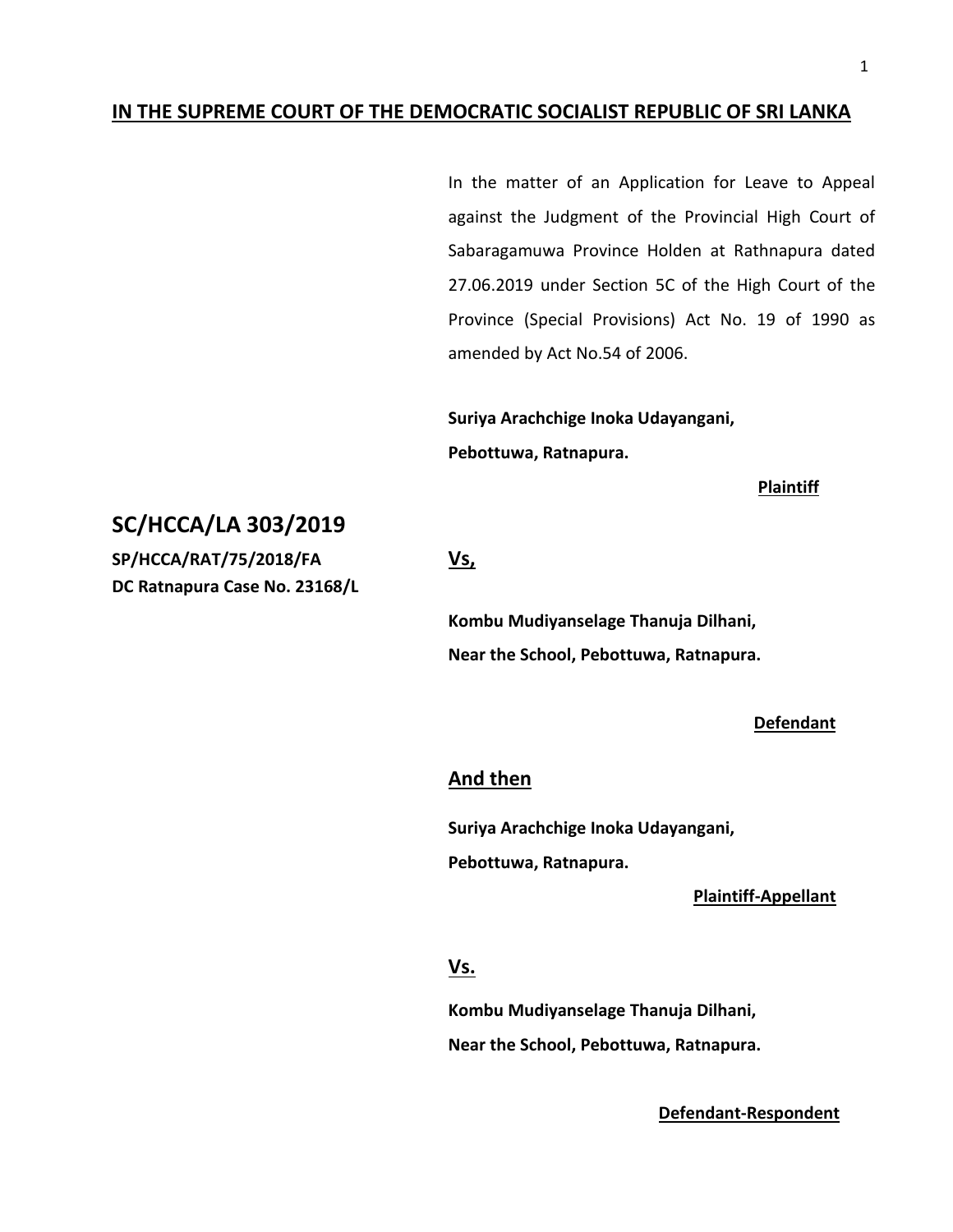## **And Now Between**

**Kombu Mudiyanselage Thanuja Dilhani, Near the School, Pebottuwa, Ratnapura.**

## **Defendant-Respondent-Petitioner**

## **Vs,**

**Suriya Arachchige Inoka Udayangani, Pebottuwa, Ratnapura.**

#### **Plaintiff-Appellant-Respondent**

**Before:** Justice Vijith K. Malalgoda, PC Justice S. Thurairaja, PC, Justice E. A. G. R. Amarasekara

Counsel: Tharanga Edirisinghe with Nilusha Silva for the Defendant-Respondent-Petitioner Seevali Amitirigala, PC, with Pathum Wijepala for the Plaintiff-Appellant-Respondent

**Argued on: 29.07.2021**

**Order on: 17.12.2021**

# **Vijith K. Malalgoda PC J**

The Defendant Respondent Petitioner (herein after referred to as the Defendant-Petitioner) being dissatisfied with the Judgment delivered by the Provincial High Court of the Sabaragamuwa Province holden at Ratnapura, had filed the instant Application before this court seeking Leave to Appeal. The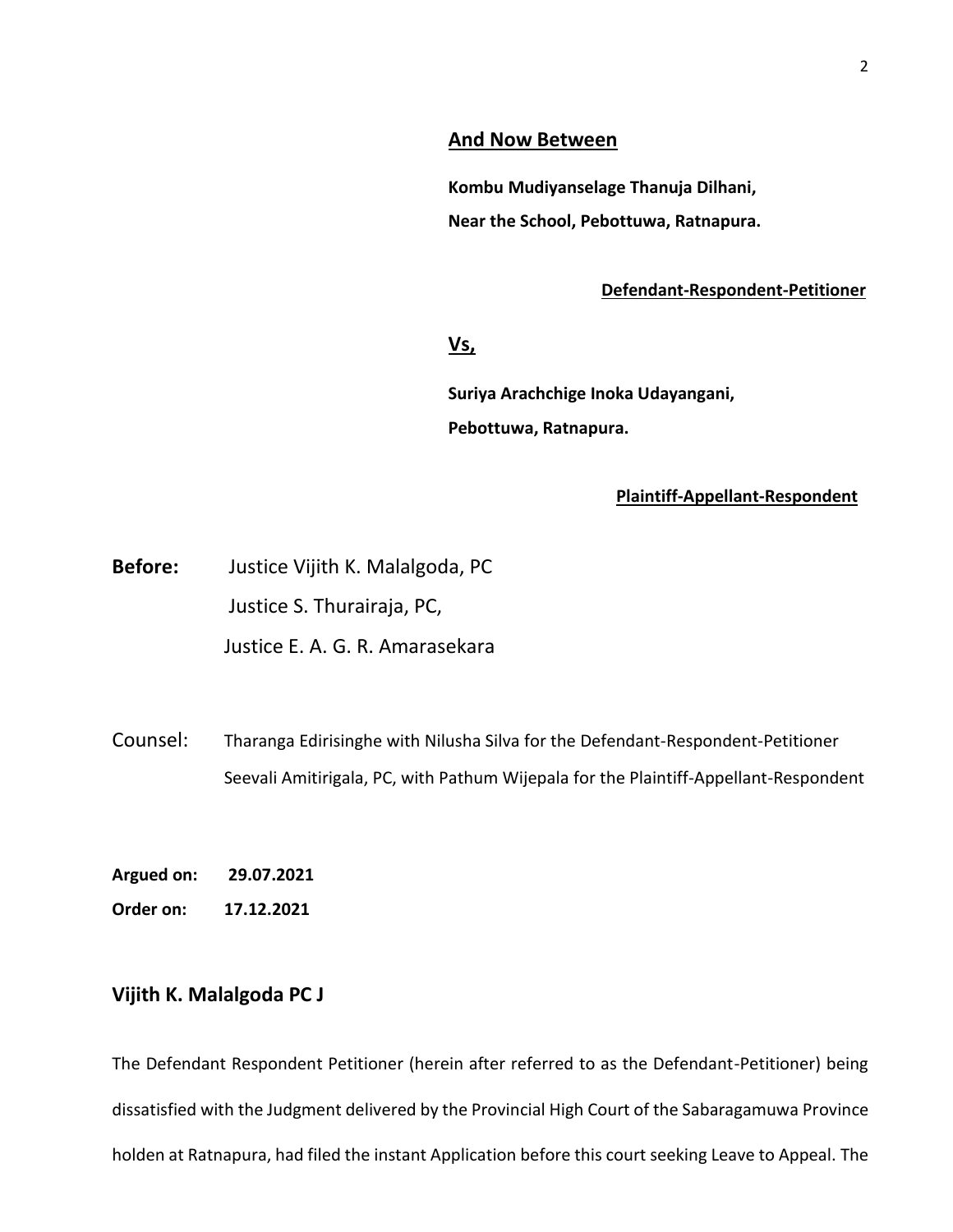matter was fixed to support for leave, and notice was issued on the Plaintiff-Appellant-Respondent (herein after referred to as the Plaintiff Respondent) for 26<sup>th</sup> September 2019.

On the said day, both parties were represented by Counsel, but the learned Counsel for the Petitioner without moving to support the matter for leave, made an application to file fresh papers, since the papers before Court were incomplete. The said application was objected to, by the Plaintiff-Respondent but the Court permitted tendering fresh papers, subject to objections by the Plaintiff-Respondent.

On 17<sup>th</sup> October 2019, the Plaintiff-Respondent tendered the statement of objection raising a preliminary objection under Rule (2) and Rule (6) of the Supreme Court Rules 1990 with regard to the maintainability of the instant application and by this order I will be considering the said preliminary objection raised by the Plaintiff-Respondent.

As reveled before us, the Plaintiff-Respondent instituted an action before the District Court of Ratnapura against the Defendant-Petitioner seeking a declaration that the Plaintiff-Respondent is the State land grantee of the land described in the  $1<sup>st</sup>$  schedule of the Plaint and to eject the Defendant and all under him from the said portion of land and grant damages in a sum of Rs. 50,000 with cost for litigation. The Defendant-Petitioner sought dismissal with a cross claim of Rs. 50,000 with cost for litigation when filing the answer.

The trial proceeded *interparte* with one admission, eleven and eight issues raised on behalf of the Plaintiff-Respondent and Defendant-Appellant respectively and at the conclusion of the trial, the learned District Judge delivered the Judgment by dismissing the Plaintiff's action as well as the counter claim by the Defendant-Respondent.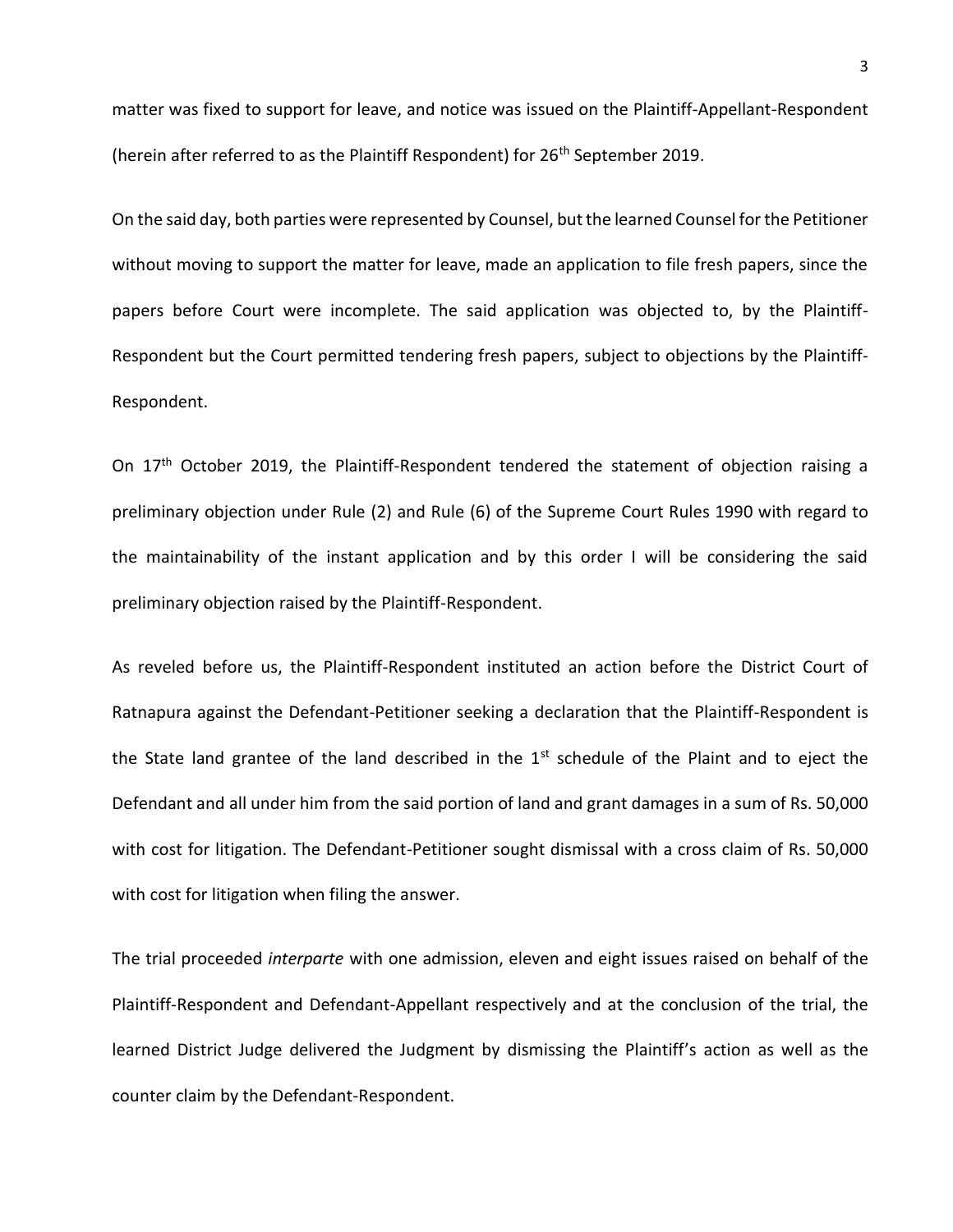Being aggrieved by the said Judgment, Plaintiff-Respondent appealed to the Provincial High Court of the Sabaragamuwa Province holden at Ratnapura in terms of Section 154(1) of the Civil Procedure Code read with Section 5A of the High Court of Provinces (Special Provisions) Act No. 19 of 1990 (as amended).

The Judges of Provincial High Court of the Sabaragamuwa Province holden in Ratnapura, by way of their Judgment dated 27.06.2019 allowed the Appeal and set aside the Judgment dated 04.04.2018 by the District Judge of Ratnapura. The said Judgment of the Provincial High Court of the Sabaragamuwa Province holden at Ratnapura was challenged by the Defendant-Petitioner in the instant application.

Among the other questions of law raised for the consideration of this Court for the purpose of granting leave and the final determination, the Defendant-Petitioner had also raised the following questions of law before us,

- I) Has the Respondent failed to prove Deeds marked as P2 and P3 in accordance with Section 68 of the Evidence Ordinance thus failed to prove his title to the land in dispute?
- II) Have the Deeds marked P2 and P3 not been compiled with the requirements of the Section 162 of the Land Development Ordinance?
- III) Has the Respondent failed to prove that she has obtained the prior consent of the Government Agent before the execution of the Deeds marked as P2 and P3?
- IV) Has the High Court of Civil Appeal erred in law making a finding that letter marked as P10 in the trial implies that the Divisional Secretory had given prior consent for the execution of Deeds marked as P2 and P3 without examining, the contents of the letter marked as P10?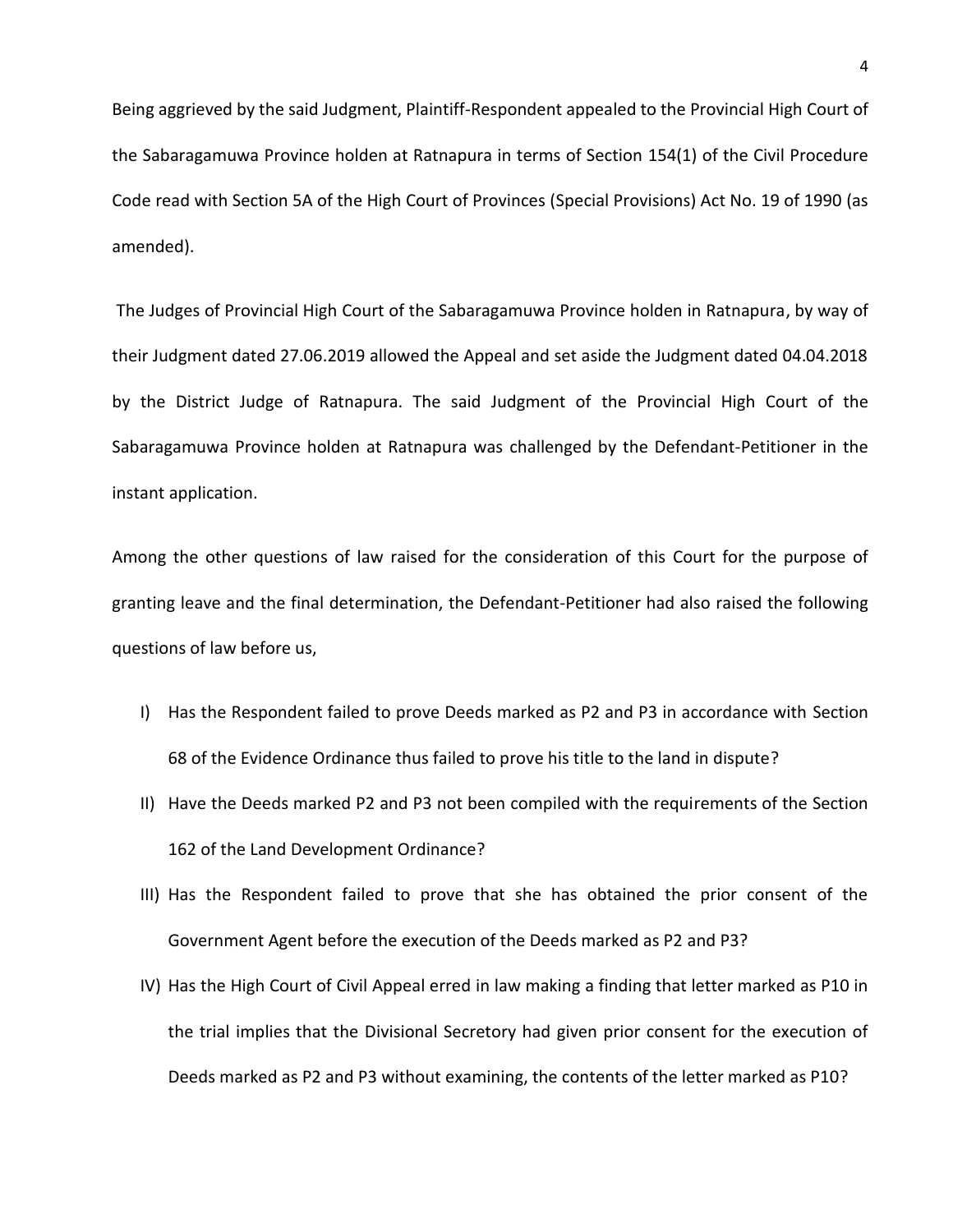As observed by me, when allowing the appeal before them, the Judges of the Provincial High Court had considered the evidence placed before the District Court and the documents produced including P2, P3 and P10 referred to in the questions of law as above.

When raising the above questions of law, challenging the decision of the Provincial High Court, the Defendant-Petitioner had heavily relied on the evidence led before the District Court, including the oral testimony of the witness called by the Plaintiff-Respondent and the documents relied by them.

In the light of the position taken by the Defendant-Petitioner referred to above, I will now consider the preliminary objection raised by the Plaintiff-Respondent.

When raising the objection on behalf of the Plaintiff Respondent it was submitted that, material documents have not been annexed with the Application filed before the Supreme Court and as a result, the Defendant-Petitioner has violated Rules (2) and (6) of the Supreme Court Rules 1990, which are mandatory and requires compliance by a petitioner who is invoking the Jurisdiction of the Supreme Court.

The learned President's Counsel for the Plaintiff Respondent had further submitted that;

- a) The Defendant-Petitioner has not reserved any right to file additional papers, neither have the Petitioner given reasons for non-compliance
- b) The Defendant-Petitioner failed to adduce any reasons for the default and for the failure to exercise due diligence to obtain such documents
- c) From the application made on behalf of the Defendant-Petitioner on 26.09.2019 to file fresh papers, it is clear that the Defendant-Petitioner admits the non-compliance referred to above.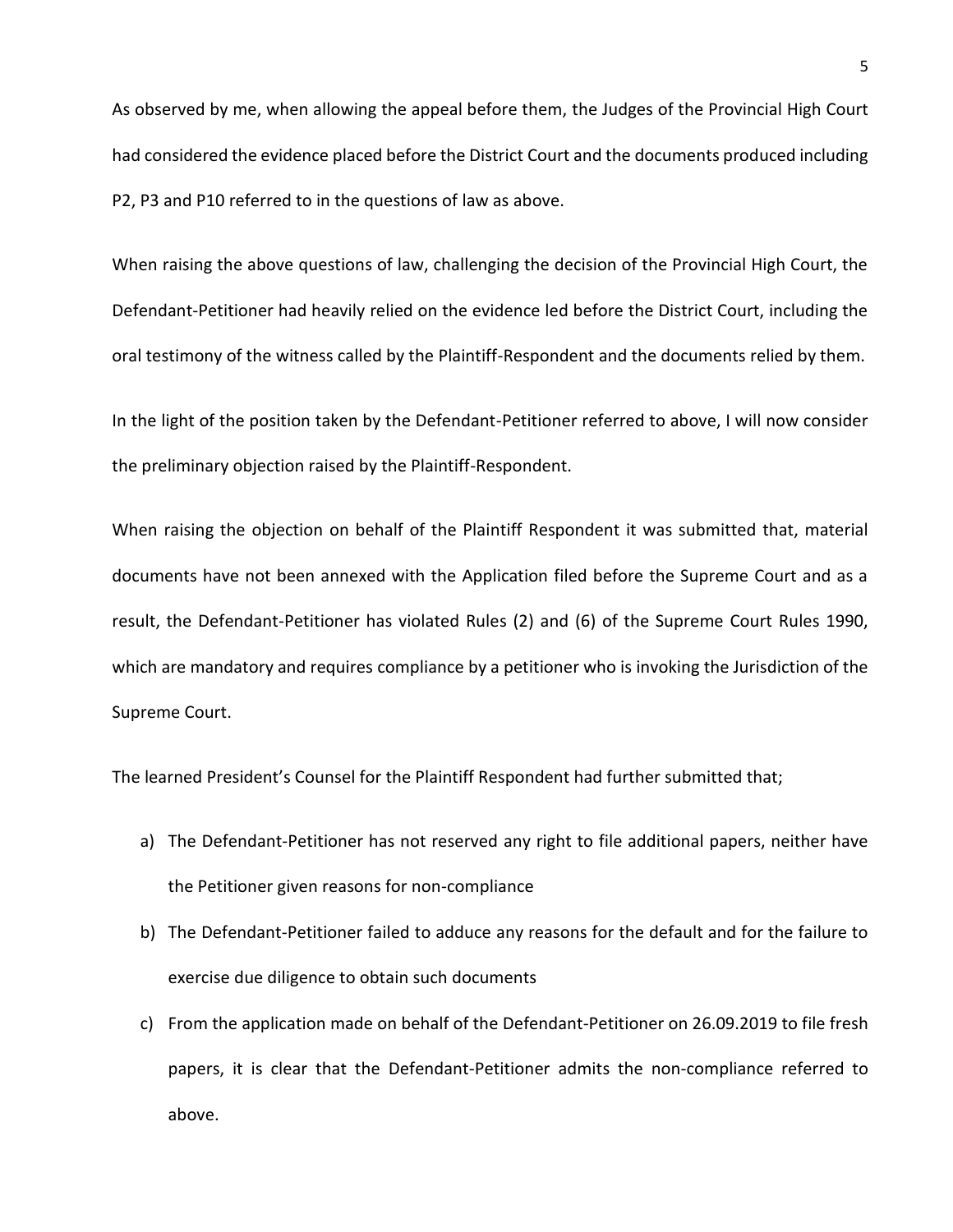In the light of the above submissions, the Plaintiff-Respondent argued that without examining and analysing the evidence, the Supreme Court will not be in a position to answer the questions of law set out in the Petition filed before this Court or even to determine whether there is a *prima facie*  case warranting the grant of Leave to Appeal, which has been made out and moved for the dismissal for the application for non-compliance with Rules 2 and 6 of the Supreme Court Rules 1990.

In this regard the Plaintiff-Respondent heavily relied on the Judgment by this court in *D. S. Aron Senerath Vs. Manager Moray Estate and another SC SPL LA 231/2015* SC minute 19.01.2017.

As observed by me, Part I of the Supreme Court Rules 1990 refers to three types of applications. Category A of Part I refers to applications filed before Supreme Court for obtaining Special Leave in order to proceed before the Supreme Court (Rule 2-18). According to Rules 6 and 7, what can be challenged before the Supreme Court by way of a Special Leave to Appeal application is an order, judgment, decrees or sentence made by the Court of Appeal, while Category B of Part I refers to applications filed before the Supreme Court with leave obtained from the Court of Appeal (Rules 19- 27) and Category C of Part I refers to all other appeals as referred to in Rule 28 (1) of the Supreme Court Rule 1990 which reads as follows;

**Rule 28 (1)** Save as otherwise specifically provided by or under any law passed by Parliament, the provisions of this rule shall apply to all other appeals to the Supreme Court form an order, judgment, decree or sentence of the Court of Appeal or any other court or tribunal.

The Amendment Act No. 54 of 2006 to the High Court of Provinces (Special Provisions) Act No. 19 of 1990 made specific provisions with regard to the civil appellate and revisionary jurisdiction, by taking away the jurisdiction of the Court of Appeal with regard to the appellate and revisionary jurisdiction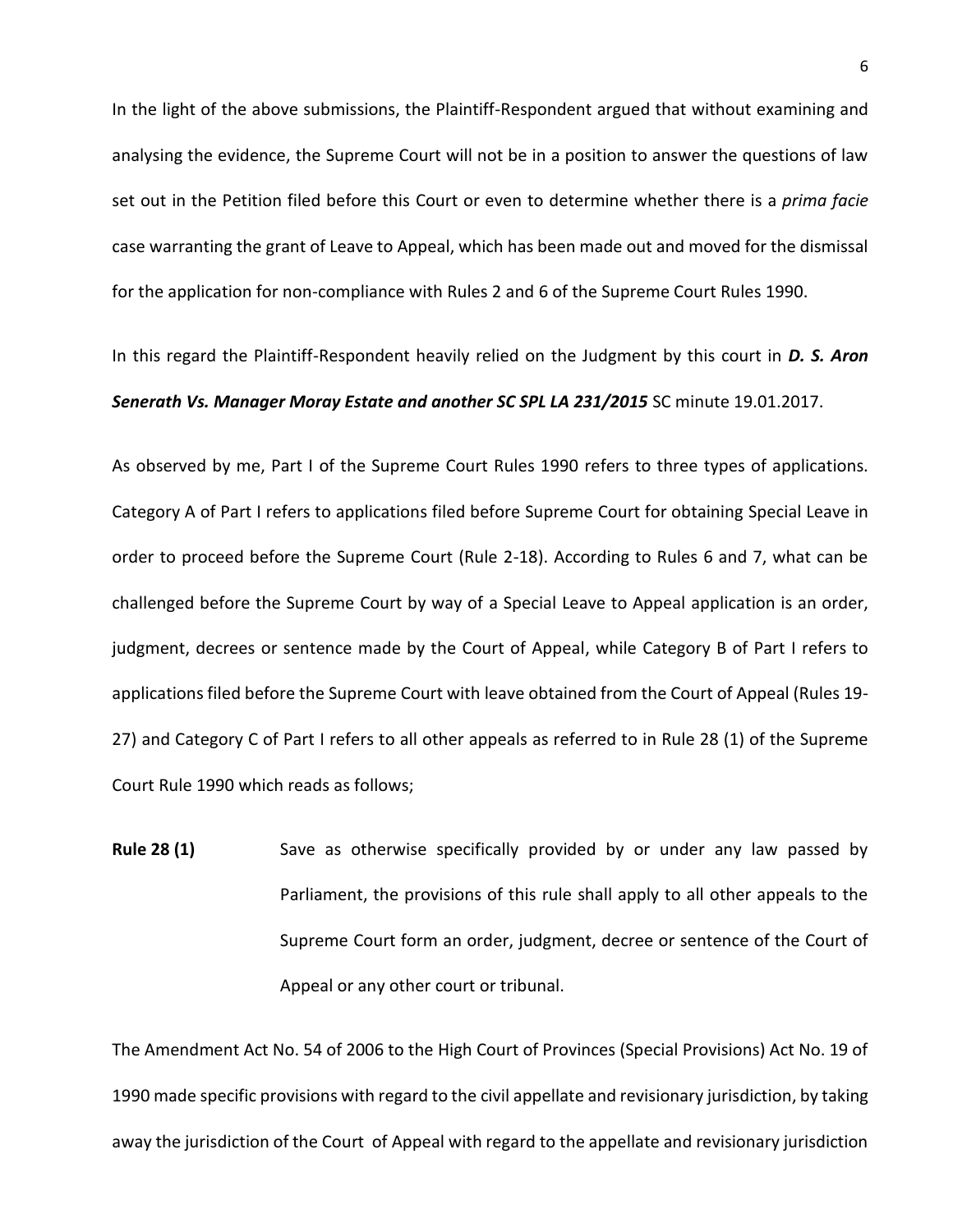in respect of judgments, decrees, and orders delivered and made by any District Court or a Family Court and transferring the said power to the High Court established by Article 154P of the Constitution for a Province.

The new Section introduced as 5C to the amending Act, made provisions with regard to the next level of the appellate jurisdiction and granted the same to the Supreme Court as follows;

**5C (1)** An appeal shall lie directly to the Supreme Court from any judgment, decree or order pronounced or entered by a High Court established by Article 154 P of the Constitution in the exercise of its jurisdiction granted by Section 5A of this Act, with leave of the Supreme Court first and had obtained. The leave requested for shall be granted by the Supreme Court where in its opinion the matter involves a substantial question of law or is, a matter fit for review by such Court.

The question of whether the Supreme Court Rules are applicable for Leave to Appeal applications filed before the Supreme Court, challenging the Judgment delivered by the High Court established by Article 154P of the Constitution for a Province, was considered in the case of *Priyanthi Chandrika Jinadasa V. Pathma Hemamali and 4 others SC (HC) CALA 99/2008 {2011] 1 Sri LR 337*, with regard to an objection raised under Rule (7) of the Supreme Court Rules 1990.

In the said case Dr. Shirani Bandaranayake CJ had observed at page 341 the following;

"The Supreme Court Rules of 1990, deal with many matters pertaining to appeals, applications stay of proceedings and applications under Article 126 of the Constitution.

Part 1 of the said Rules, refers to three types of applications dealing with leave, which includes Special Leave to Appeal, Leave to Appeal and other appeals. Rule (7) which is under the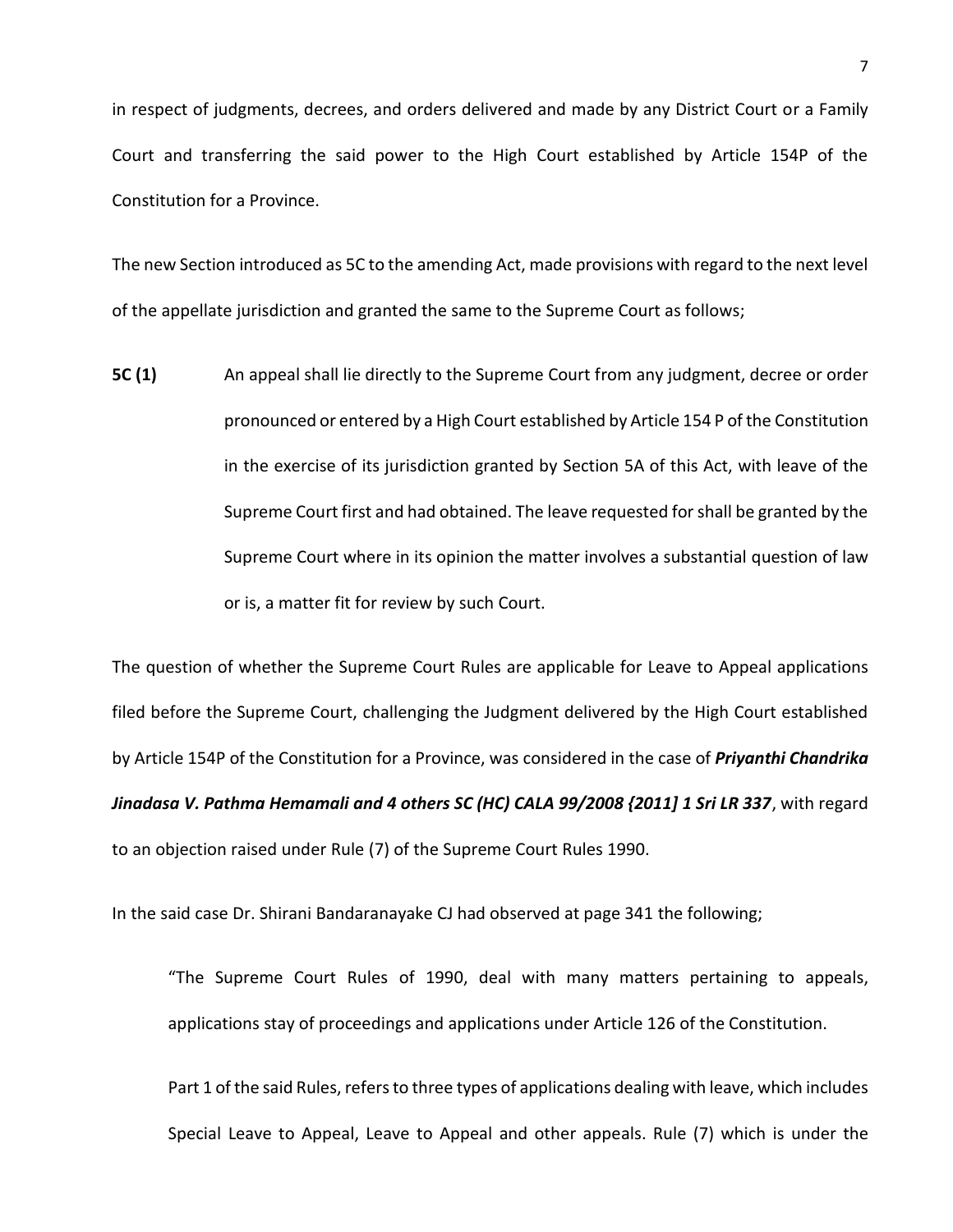category of applications for Special Leave to Appeal from the judgments of the Court of Appeal clearly states that such an application should be made within six weeks of the impugned judgment…..……………………………....

………………………..……….. It is however to be born in mind that the said Rule (7) deals only with applications for Special Leave to Appeal from the Judgments of the Court of Appeal and the present application for Leave to Appeal is from a judgment from the Civil Appellate High Court of the Western Province holden at Gampaha.

As stated, earlier Categories B and C of Part I of the Supreme Court Rules, 1990 deal with Leave to Appeal and other Appeals, respectively. Whist the category of Leave to Appeal deals with instances where Court of Appeal had granted leave to appeal to Supreme Court, other Appeals refer to all other appeals to the Supreme Court from an order, judgment, decree or sentence of the Court Appeal or any other Court or Tribunal. Thus, it is evident that the present, application for Leave to Appeal from the Judgment of the High of the Western Province (Civil Appeal) holden at Gampaha would come under the said Category C ……………

It is therefore not correct to state that there are no rules made by the Supreme Court that would be applicable to applications for leave to appeal form the High Court of the Provinces to the Supreme Court."

When considering the matters referred to above, I do agree with the view taken by Her Ladyship, that Category C of the Part I of the Supreme Court Rules 1990 govern the Leave to Appeal applications made under Section 5C of the High Court of Provinces amendment Act from the Provincial High Courts.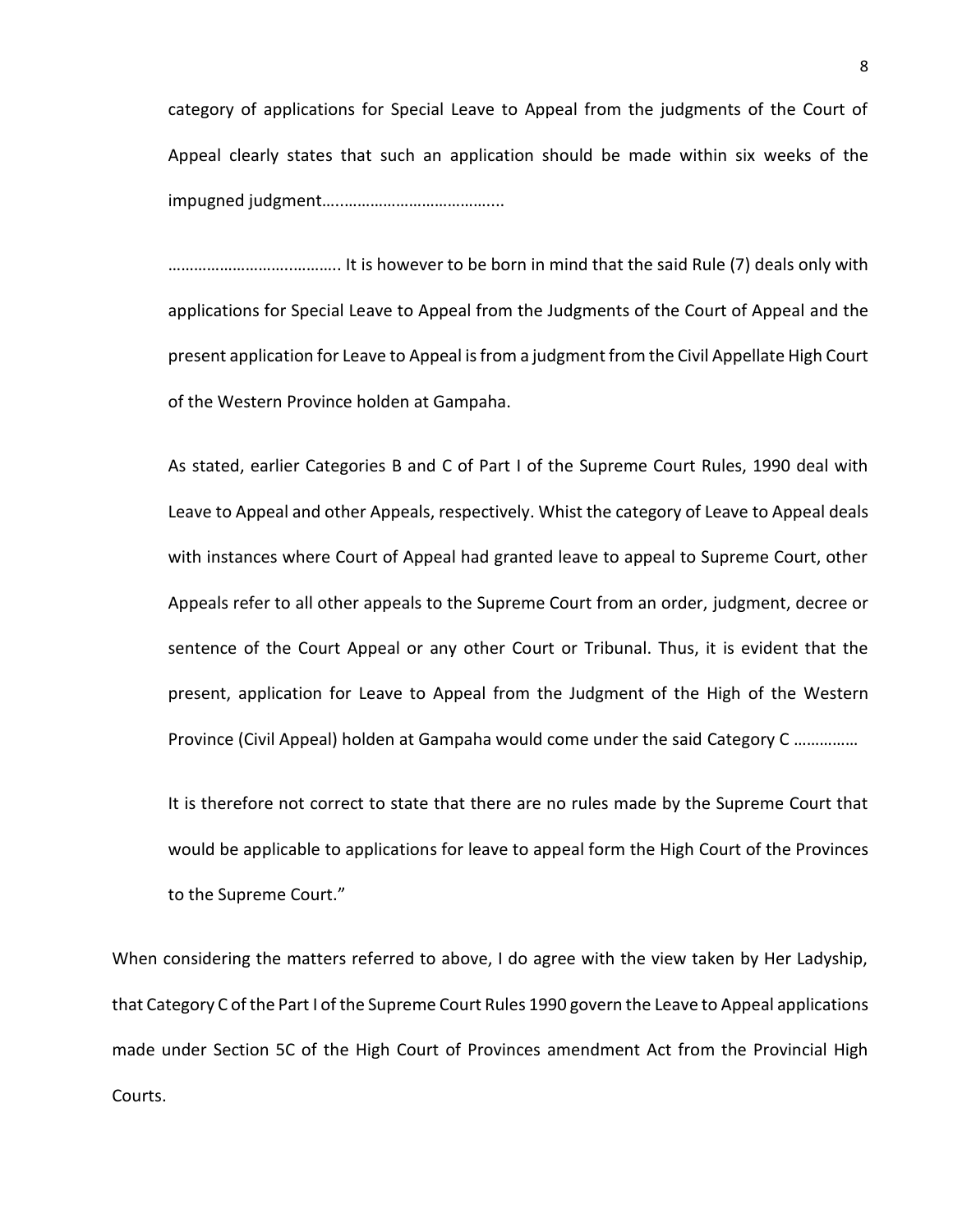In the said circumstances the Rules that should be applicable are not Rules (2) or (6) of the Supreme Court Rules 1990 but it is Rule 28 of the Supreme Court Rules 1990.

The procedure that should be followed in an application filed under Rule 28 is explained under Sub-Rules (2) and (3) as follows;

- **28 (2)** Every such appeal shall be upon a petition in that behalf lodged at the Registry by the Appellant, containing a plain and concise statement of the facts and the grounds of the objection to the order, judgment, decree or sentence appealed against, set forth in consecutively numbered paragraphs, and specifying the relief claimed. Such petition shall be typewritten, printed or lithographed on suitable paper, with margin on the left side, and shall contain the full title and number of the proceedings in the Court of Appeal or such other court or tribunal, and the full title of the appeal. such appeal shall be allotted a number by the Registrar.
	- **(3)** The Appellant shall tender with his petition of appeal a notice of appeal in the prescribed form, together with such number of copies of the petition of appeal and the notice of appeal as is required for service on the respondents and himself, and three additional copies, and shall also tender the required number of stamped addressed envelopes for the service of notice on the respondents by registered post.

In addition to the above, Rule 28 (7) provides that "the provisions of Rule 27 shall apply "*mutatis mutandis* to such appeals." Rules 27 in Category B provides for the preparation of briefs at the Registry in a matter the parties have come before the Supreme Court with leave obtained from the Court of Appeal, and the responsibility of the parties in the said process. Rule 27 (4) which provides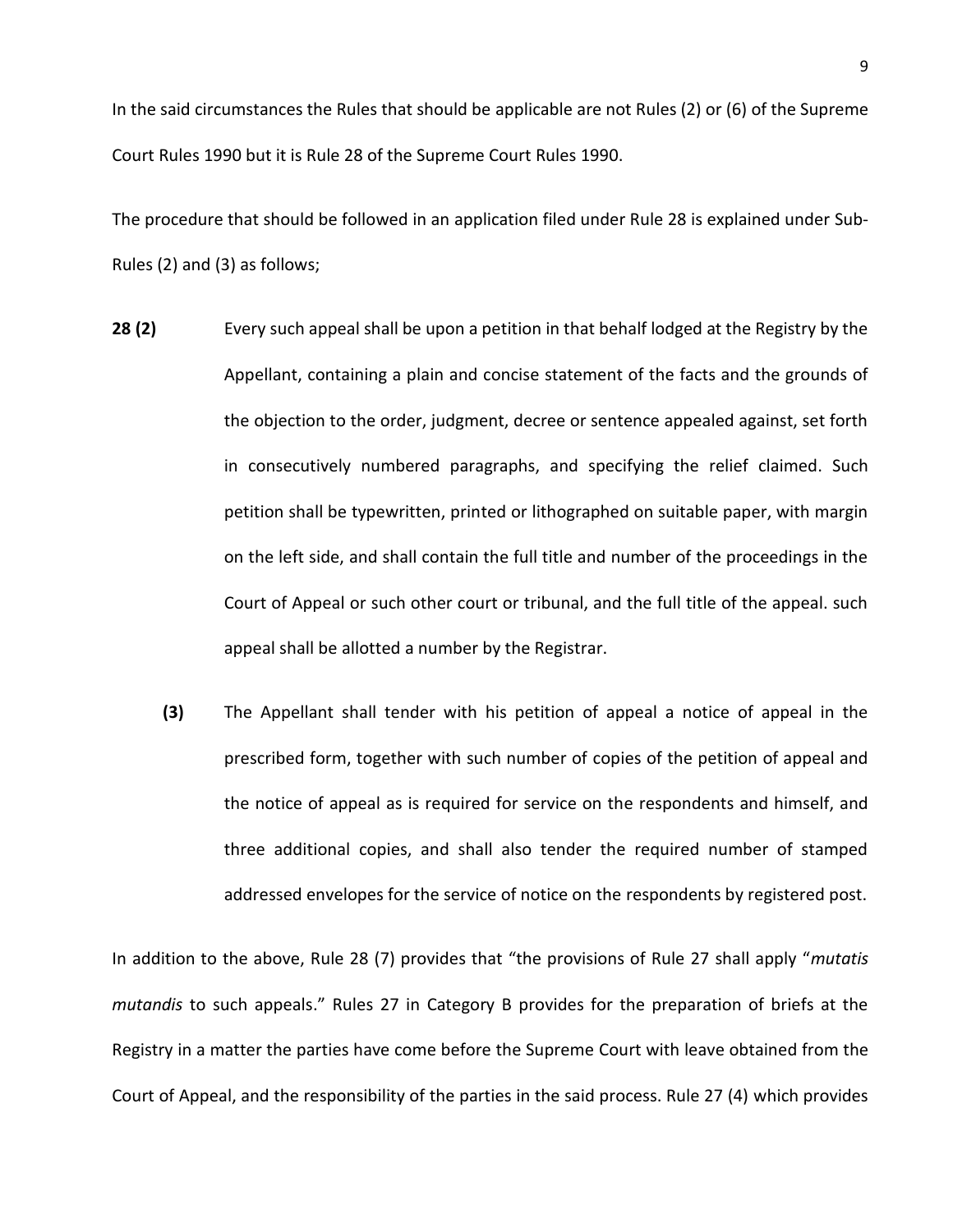for the identification of necessary documents that should be made available in the appeal brief reads as follows,

**27 (4)** Upon the date fixed in terms of sub-rule (1) the Registrar shall, after consulting the parties present, determine what document should be included in the record. As far as possible, the briefs used in the Court of Appeal shall be used for the appeal. In any event, the Registrar shall endeavour to exclude from the record all documents (more particularly such as are purely formal) that are not relevant to the subject-matter of the appeal, and generally, to reduce the bulk of the record as far as practicable, taking special care to avoid the duplication of documents and the unnecessary repetition of headings and other formal parts of documents. The decision of the Registrar as to the exclusion of any document or part thereof shall be final, but any party dissatisfied therewith shall be entitled to require the matter to be submitted to a single judge sitting in Chambers for review. The preparation of the record shall be the duty of the Registrar, who shall prepare as many copies as are required for the Court and the parties. Before the preparation of a copy of the record for any party, such party shall there for such fee as may be determined in accordance with the rules made in that behalf.

However, since neither Rule 27 nor Rule 28 contains any provision in the lines of Rules 2 and 6, the question arises whether the Petitioner is free to invoke the appellate jurisdiction of the Supreme Court against the impugned judgment without submitting the basic needs identified in the said rules.

When raising the preliminary objection based on Rules (2) and (6) of the Supreme Court Rules 1990, Plaintiff- Respondent took up the position that the Leave to Appeal application filed before this court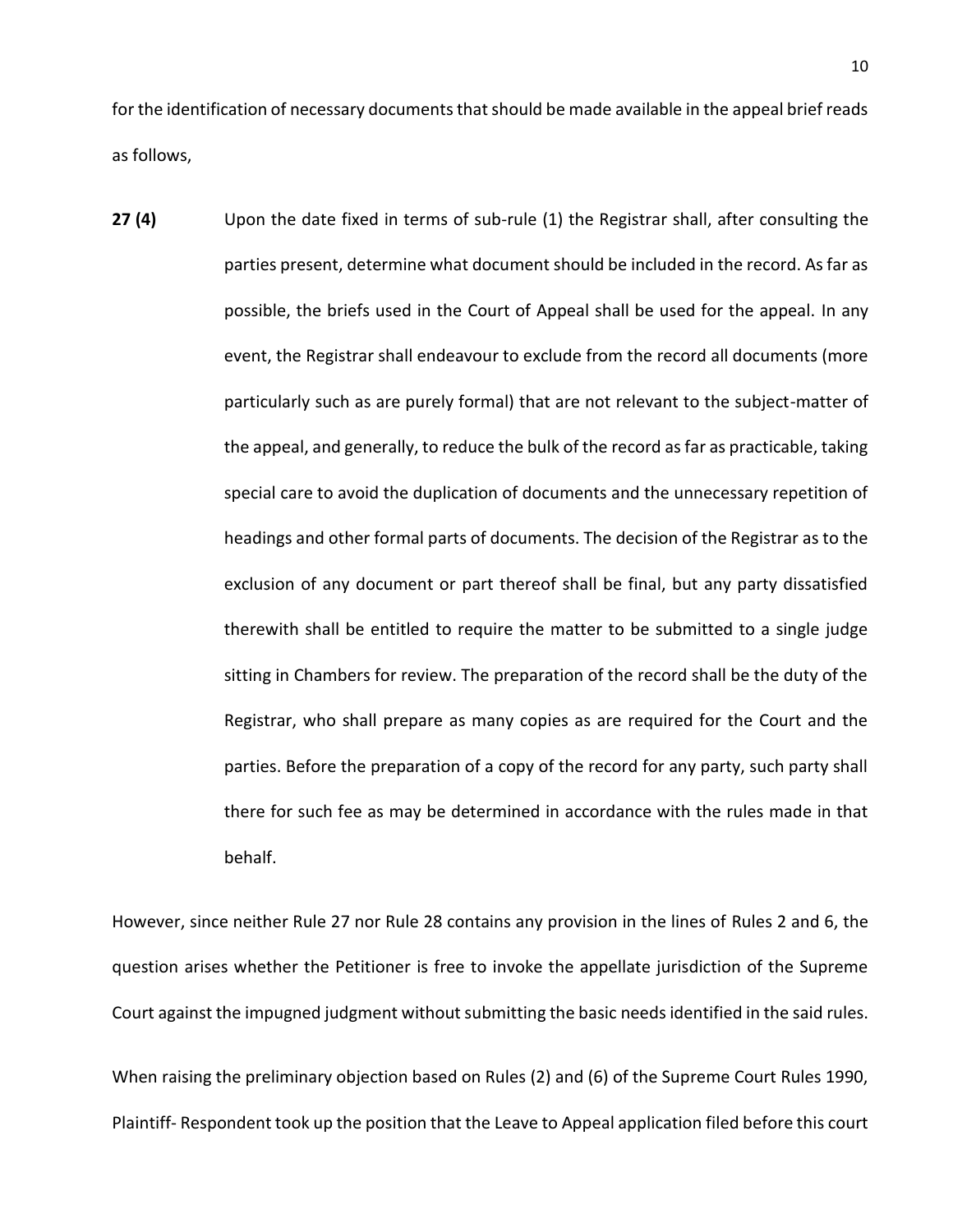is incomplete and the material documents that were relied on by the Defendant-Petitioner was not before the Court, and is a violation under the above rules. Since both, Rules (2) and (6) as well as Rules 28 (2) and (3) refers to the procedure that should be followed when filing two types of applications before this court, it is more appropriate for me to first consider the requirements under Rules (2) and (6) above in order to ascertain whether the said requirements are embodied in Rule (28) or whether the said requirements are basic requirement that should be followed by any Petitioner who invoke the jurisdiction of this court under category A or C.

Rule (2) and Rule (6) of the Supreme Court Rules 1990 reads as follows;

**Rule (2);** Every application for special leave to appeal to the Supreme Court shall be made by a petition in that behalf lodged at the, Registry, together with affidavits and documents in support thereof as prescribed by rule 6, and a certified copy, or uncertified photocopy, of the judgment or order in respect of which leave to appeal is sought. Three additional copies of such petition, affidavits documents, and judgment or order shall also be tiled;

> Provided that if the Petitioner is unable to obtain any such affidavit, document, judgment or order, as is required by this rule to be tendered with his petition, he shall set out the circumstances in his petition, and shall pray for permission to tender the same, together with the requisite number of copies, as soon as he obtains the same. If the Court is satisfied that the Petitioner had exercised due diligence in attempting to obtains such affidavit, document, judgment or order, and that the failure to tender the same was due to circumstances beyond his control, but not otherwise, he shall be deemed to have complied with the provisions of this rule.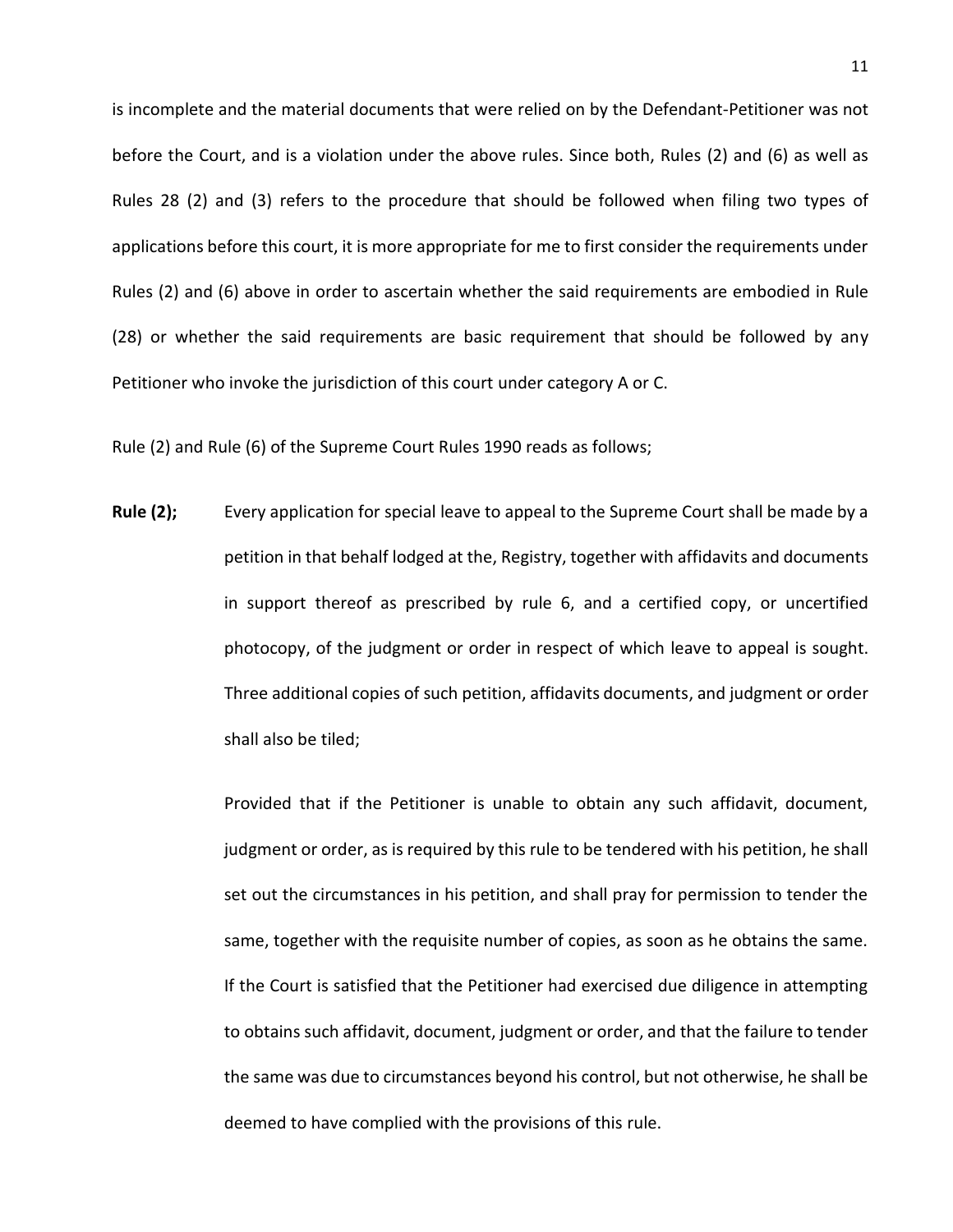**Rule 6;** Where any such application contains allegations of fact which cannot be verified by reference to the judgment or order of the Court of Appeal in respect of which special leave to appeal is sought, the petitioner shall annex in support of such allegations an affidavit or other relevant document (including any relevant portion of the record of the Court of Appeal or of the original court or tribunal). Such affidavit may be sworn to or affirmed by the petitioner, his instructing attorney at law, or his recognized agent, by any other person having personal knowledge of such facts. Every affidavit by 'a petitioner, his instructing attorney-at-law, or his recognized agent, shall be confined to the statement of such facts as the declarant is able of his own knowledge and observation to testify to; provided that statements of such declarant's belief may also be admitted, if reasonable ground for such behalf be set forth in such affidavit.

Rule 2 provides for the basic requirement that should fulfilled by a Petitioner who comes before the Supreme Court in a Special leave to Appeal application challenging a judgment or order made by the Court of Appeal. This includes submitting the petition, affidavit, copy of the judgment or order challenged before the Supreme Court and the documents in support thereof as prescribed in Rule 6. Proviso to Rule 2 require the party who comes before the Supreme Court to provide reasons for the failure by the said party to provide the affidavit, documents along with the petition filed before the Supreme Court or reserve the right to provide.

Rule 6 explains the additional documents that need to be filed when the judgment or order that is challenged, before the Supreme Court itself is insufficient to established an allegation before the Supreme Court.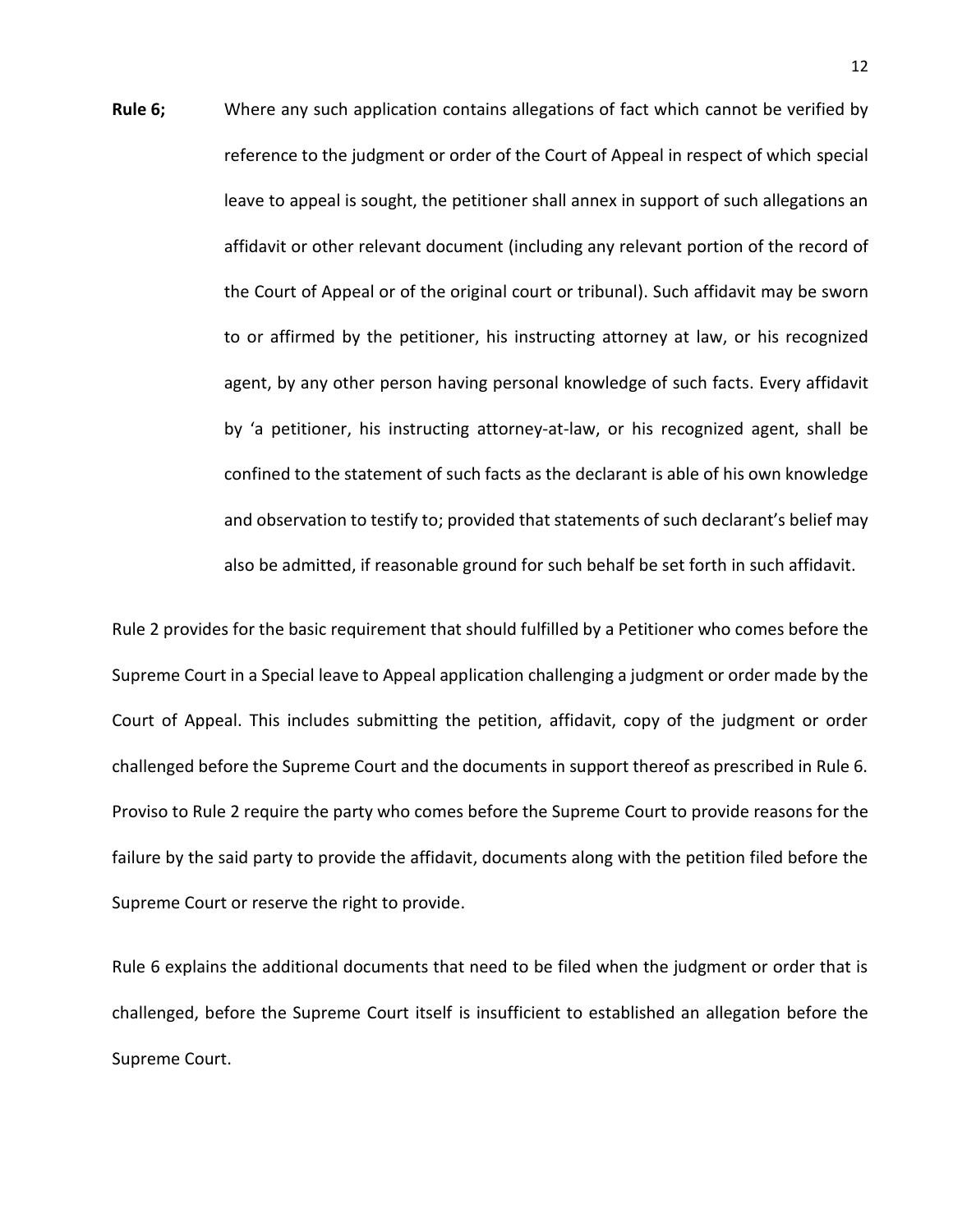However, as per Rule 28 (2), the petition filed before the Supreme Court should contain plain and concise statement of facts and grounds for the objection to the order, judgment, decree or sentence appealed against, specifying the relief claimed. The requirements as identified in Rule 2, the need to submit an affidavit, copy of the order, judgment challenged and the other documents as per Rule 6 or any other provisions similar to the above is not found in Rule 28 (2), but it only requires, that the petition shall contain full title and number of the proceedings.

Apart from the above, Rules 28 (2) and (3) has identified the manner in which the Petition should be printed and tendered at the registry.

As already observed in this judgment, the High Court of Provinces (Special Provisions) amendment Act No. 54 of 2006 gave jurisdiction to the High Court of Provinces with regard to the appellate and revisionary jurisdiction in respect of judgments, decrees and orders delivered or made by the District Court or Family Court. An appeal shall lie directly to the Supreme Court with regard to a judgment, decree or order pronounced or entered by the said High Court in appeal, with leave from the Supreme Court first obtained on a substantial question of law or on a matter fit for review by the Supreme Court.

Prior to the said amendment, appellate and revisionary jurisdiction in respect of judgments, decrees and orders by the District Court and the Family Court was with the Court of Appeal under the provisions of the Civil Procedure Code and the Judicature Act.

When special leave is sought from the Supreme Court against an order or judgment by the Court of Appeal, the party which is dissatisfied with the said order or judgment was responsible to fulfill the requirements as identified in Category A in part I of the Supreme Court Rules 1990 including Rules 2 and 6.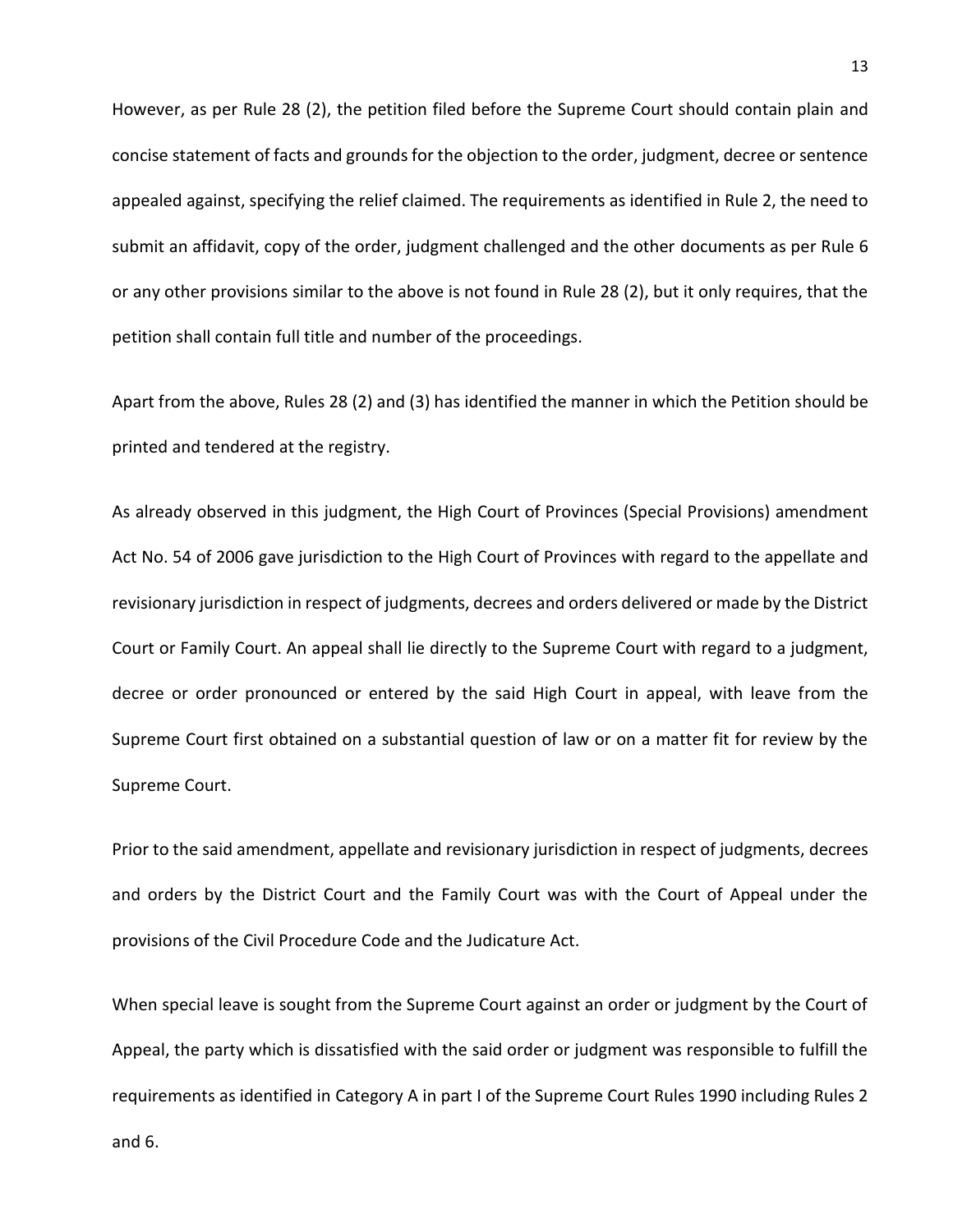However direct applications for Leave to Appeal from the High Court to the Supreme Court came into being only following the amendments brought to the High Court of Provinces (Special Provisions) Act by its amendment 54 of 2006.

The question that was before the Supreme Court in the case of *Priyanthi Chandrika Jinadasa Vs. Pathma Hemamali and 4 others (supra)* was whether Rule 7 which fixed the time limit a party could come before the Supreme Court by way of a Special Leave to Appeal application would bind the Petitioner in a Leave to Appeal application filed challenging the judgment of the Civil Appellate High Court made under Section 5A of the High Court of Provinces (Special Provisions) Amendment Act No. 54 of 2006.

When deciding that an application for Leave to Appeal from the High Court (Civil Appeal) of the Provinces to the Supreme Court should be filed within 42 days from the date of the judgment, Her Ladyship Dr. Shirani Bandaranayake observed;

> "The language used in Rule 7, clearly shows that the provisions laid down in the said Rule are mandatory and that an application for leave of this court should be made within six weeks of the order, judgment, decree or sentence of the court below of which leave is sought from the Supreme Court. In such circumstances it is apparent that it is imperative that the application should be filed within the specified period of six (6) weeks."

In the said circumstances it is clear that, when parties come before this court seeking leave to appeal against an order or judgment of the Provincial High Court of the Provinces, the Supreme Court expected the said party to comply with the mandatory requirements with regard to Special Leave,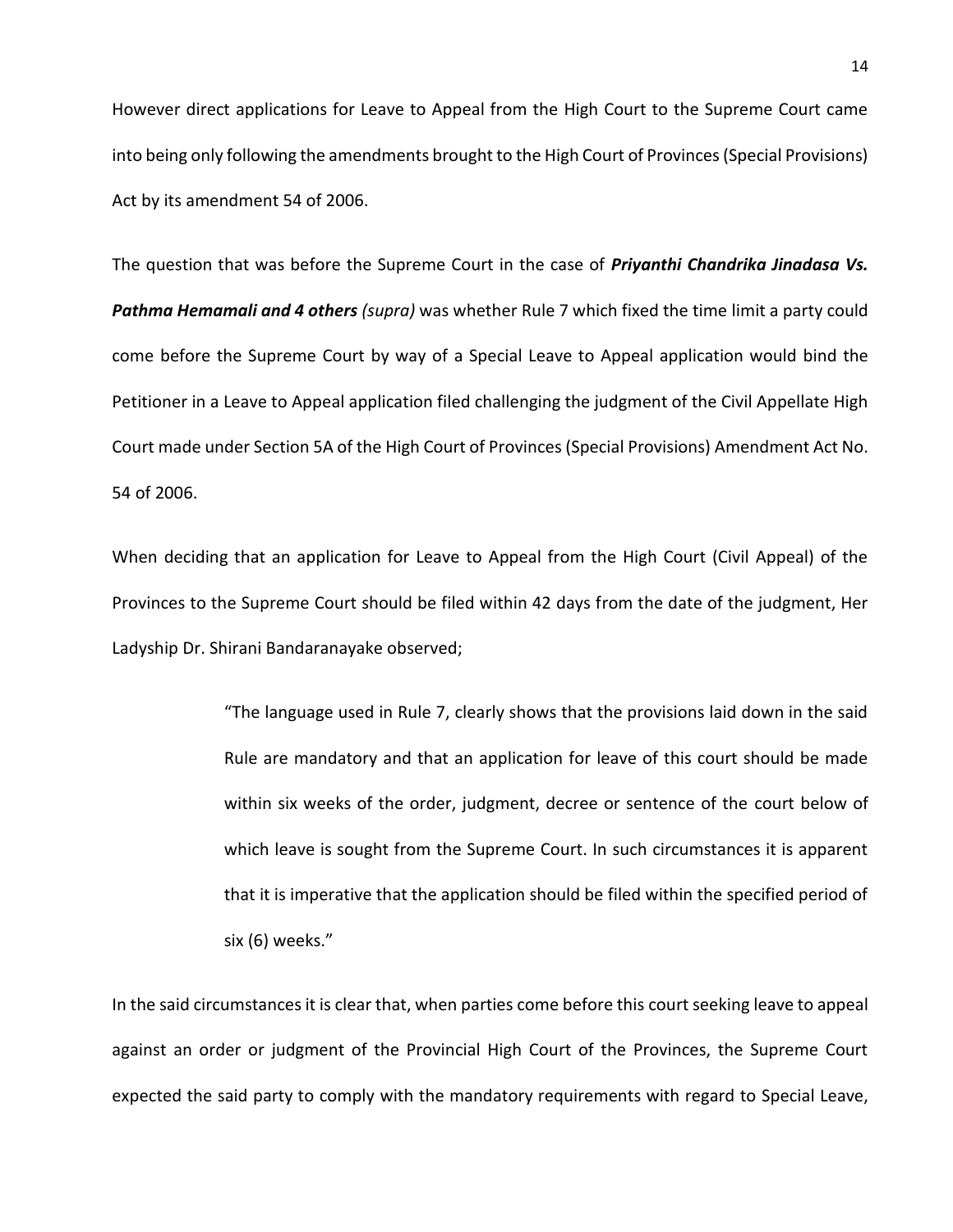identified under Category A of Part I of the Supreme Court Rules 1990, even if the said requirement is not identified under Category C of Part I of the Supreme Court Rules 1990.

The nature of the requirements identified under Rules 2 and 6 were discussed in the case of *D.S. Aron Senarath Vs. The Manager Moray Estate Maskeliya and another (Supra)* by *Priyasath Dep PC J* (as he then was) as follows;

> "I am of the view that the Petitioner has failed to comply with the Rules of the Supreme Court when he failed to annex the material documents required by Rule 2 and Rule 6. The Petitioner in his Petition did not seek permission of the Court to file the Documents subsequently. He had failed to give reasons for non-compliance.

> In terms of Rule 2 of the Supreme Court Rule 1990 the Petitioner could be excused only if it is proved that he had exercised due diligence to obtain the documents and the default was due to circumstances beyond his control, but not otherwise, that he shall be deemed to have complied with the provisions of this Rule.

> I uphold the first preliminary objection raised by the Respondents that the Petitioner had failed to file material documents and violate Rules 2 and 6 of the Supreme Court Rule 1990"

In the light of the position this court has taken with regard to the mandatory nature of Rules 2 and 6 I will now proceed to examine the factual matrix of the instant matter. As mentioned prior, the Defendant-Appellant among the other questions of law, had raised several questions of law based on the evidence and the documents that was placed before the District Court including the documents produced marked P-2, P-3 and P-10. In his Petition filed before this Court the Petitioner